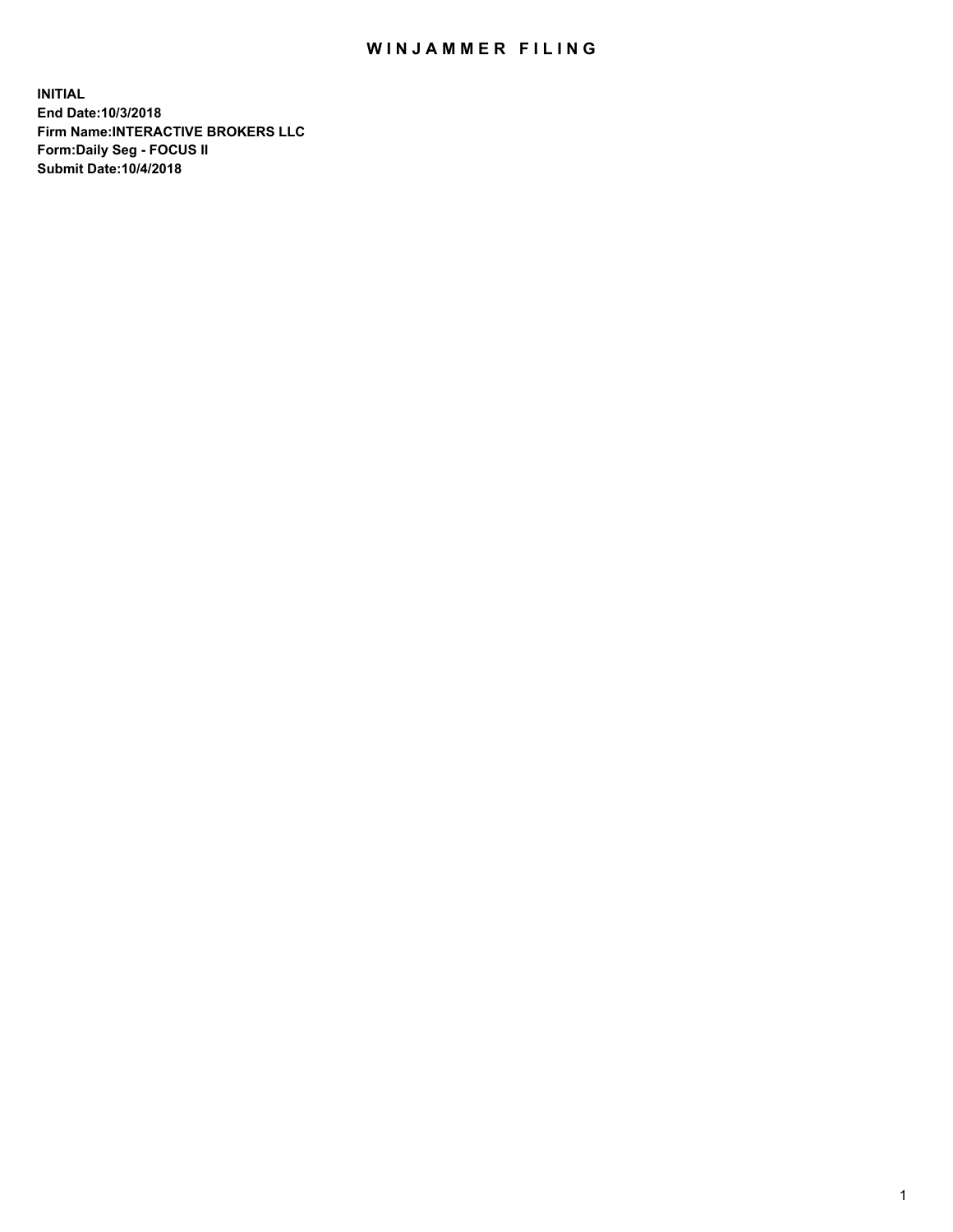**INITIAL End Date:10/3/2018 Firm Name:INTERACTIVE BROKERS LLC Form:Daily Seg - FOCUS II Submit Date:10/4/2018 Daily Segregation - Cover Page**

| Name of Company                                                                                                                                                                                                                                                                                                                | <b>INTERACTIVE BROKERS LLC</b>                                                                  |
|--------------------------------------------------------------------------------------------------------------------------------------------------------------------------------------------------------------------------------------------------------------------------------------------------------------------------------|-------------------------------------------------------------------------------------------------|
| <b>Contact Name</b>                                                                                                                                                                                                                                                                                                            | James Menicucci                                                                                 |
| <b>Contact Phone Number</b>                                                                                                                                                                                                                                                                                                    | 203-618-8085                                                                                    |
| <b>Contact Email Address</b>                                                                                                                                                                                                                                                                                                   | jmenicucci@interactivebrokers.c<br>om                                                           |
| FCM's Customer Segregated Funds Residual Interest Target (choose one):<br>a. Minimum dollar amount: ; or<br>b. Minimum percentage of customer segregated funds required:% ; or<br>c. Dollar amount range between: and; or<br>d. Percentage range of customer segregated funds required between:% and%.                         | $\overline{\mathbf{0}}$<br>$\overline{\mathbf{0}}$<br>155,000,000 245,000,000<br>0 <sub>0</sub> |
| FCM's Customer Secured Amount Funds Residual Interest Target (choose one):<br>a. Minimum dollar amount: ; or<br>b. Minimum percentage of customer secured funds required:% ; or<br>c. Dollar amount range between: and; or<br>d. Percentage range of customer secured funds required between:% and%.                           | $\overline{\mathbf{0}}$<br>0<br>80,000,000 120,000,000<br>0 <sub>0</sub>                        |
| FCM's Cleared Swaps Customer Collateral Residual Interest Target (choose one):<br>a. Minimum dollar amount: ; or<br>b. Minimum percentage of cleared swaps customer collateral required:% ; or<br>c. Dollar amount range between: and; or<br>d. Percentage range of cleared swaps customer collateral required between:% and%. | $\overline{\mathbf{0}}$<br><u>0</u><br>$\underline{0}$ $\underline{0}$<br>00                    |

Attach supporting documents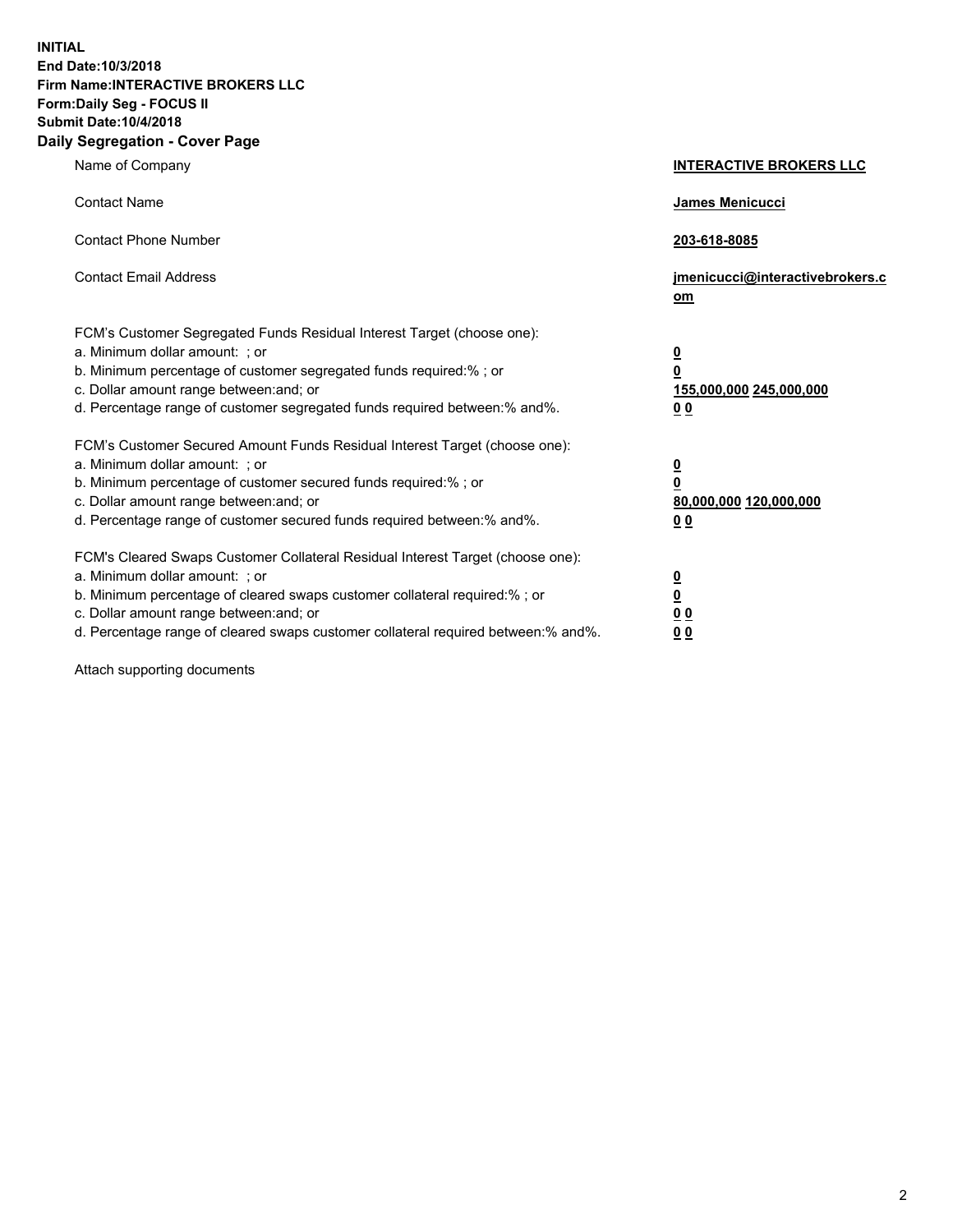## **INITIAL End Date:10/3/2018 Firm Name:INTERACTIVE BROKERS LLC Form:Daily Seg - FOCUS II Submit Date:10/4/2018 Daily Segregation - Secured Amounts**

|     | Dally Segregation - Secured Amounts                                                         |                                   |
|-----|---------------------------------------------------------------------------------------------|-----------------------------------|
|     | Foreign Futures and Foreign Options Secured Amounts                                         |                                   |
|     | Amount required to be set aside pursuant to law, rule or regulation of a foreign            | $0$ [7305]                        |
|     | government or a rule of a self-regulatory organization authorized thereunder                |                                   |
| 1.  | Net ledger balance - Foreign Futures and Foreign Option Trading - All Customers             |                                   |
|     | A. Cash                                                                                     | 434,630,908 [7315]                |
|     | B. Securities (at market)                                                                   | $0$ [7317]                        |
| 2.  | Net unrealized profit (loss) in open futures contracts traded on a foreign board of trade   | 8,828,030 [7325]                  |
| 3.  | Exchange traded options                                                                     |                                   |
|     | a. Market value of open option contracts purchased on a foreign board of trade              | 263,470 [7335]                    |
|     | b. Market value of open contracts granted (sold) on a foreign board of trade                | $-54,368$ [7337]                  |
| 4.  | Net equity (deficit) (add lines 1.2. and 3.)                                                | 443,668,040 [7345]                |
| 5.  | Account liquidating to a deficit and account with a debit balances - gross amount           | 3,350 [7351]                      |
|     | Less: amount offset by customer owned securities                                            | 0 [7352] 3,350 [7354]             |
| 6.  | Amount required to be set aside as the secured amount - Net Liquidating Equity              | 443,671,390 [7355]                |
|     | Method (add lines 4 and 5)                                                                  |                                   |
| 7.  | Greater of amount required to be set aside pursuant to foreign jurisdiction (above) or line | 443,671,390 [7360]                |
|     | 6.                                                                                          |                                   |
|     | FUNDS DEPOSITED IN SEPARATE REGULATION 30.7 ACCOUNTS                                        |                                   |
| 1.  | Cash in banks                                                                               |                                   |
|     | A. Banks located in the United States                                                       | 60,559,399 [7500]                 |
|     | B. Other banks qualified under Regulation 30.7                                              | 0 [7520] 60,559,399 [7530]        |
| 2.  | Securities                                                                                  |                                   |
|     | A. In safekeeping with banks located in the United States                                   | 397,680,815 [7540]                |
|     | B. In safekeeping with other banks qualified under Regulation 30.7                          | 0 [7560] 397,680,815 [7570]       |
| 3.  | Equities with registered futures commission merchants                                       |                                   |
|     | A. Cash                                                                                     | $0$ [7580]                        |
|     | <b>B.</b> Securities                                                                        | $0$ [7590]                        |
|     | C. Unrealized gain (loss) on open futures contracts                                         | $0$ [7600]                        |
|     | D. Value of long option contracts                                                           | $0$ [7610]                        |
|     | E. Value of short option contracts                                                          | 0 [7615] 0 [7620]                 |
| 4.  | Amounts held by clearing organizations of foreign boards of trade                           |                                   |
|     | A. Cash                                                                                     | $0$ [7640]                        |
|     | <b>B.</b> Securities                                                                        | $0$ [7650]                        |
|     | C. Amount due to (from) clearing organization - daily variation                             | $0$ [7660]                        |
|     | D. Value of long option contracts                                                           | $0$ [7670]                        |
|     | E. Value of short option contracts                                                          | 0 [7675] 0 [7680]                 |
| 5.  | Amounts held by members of foreign boards of trade                                          |                                   |
|     | A. Cash                                                                                     | 116,547,327 [7700]                |
|     | <b>B.</b> Securities                                                                        | $0$ [7710]                        |
|     | C. Unrealized gain (loss) on open futures contracts                                         | 9,224,283 [7720]                  |
|     | D. Value of long option contracts                                                           | 263,470 [7730]                    |
|     | E. Value of short option contracts                                                          | -54,368 [7735] 125,980,712 [7740] |
| 6.  | Amounts with other depositories designated by a foreign board of trade                      | 0 [7760]                          |
| 7.  | Segregated funds on hand                                                                    | $0$ [7765]                        |
| 8.  | Total funds in separate section 30.7 accounts                                               | 584,220,926 [7770]                |
| 9.  | Excess (deficiency) Set Aside for Secured Amount (subtract line 7 Secured Statement         | 140,549,536 [7380]                |
|     | Page 1 from Line 8)                                                                         |                                   |
| 10. | Management Target Amount for Excess funds in separate section 30.7 accounts                 | 80,000,000 [7780]                 |
| 11. | Excess (deficiency) funds in separate 30.7 accounts over (under) Management Target          | 60,549,536 [7785]                 |
|     |                                                                                             |                                   |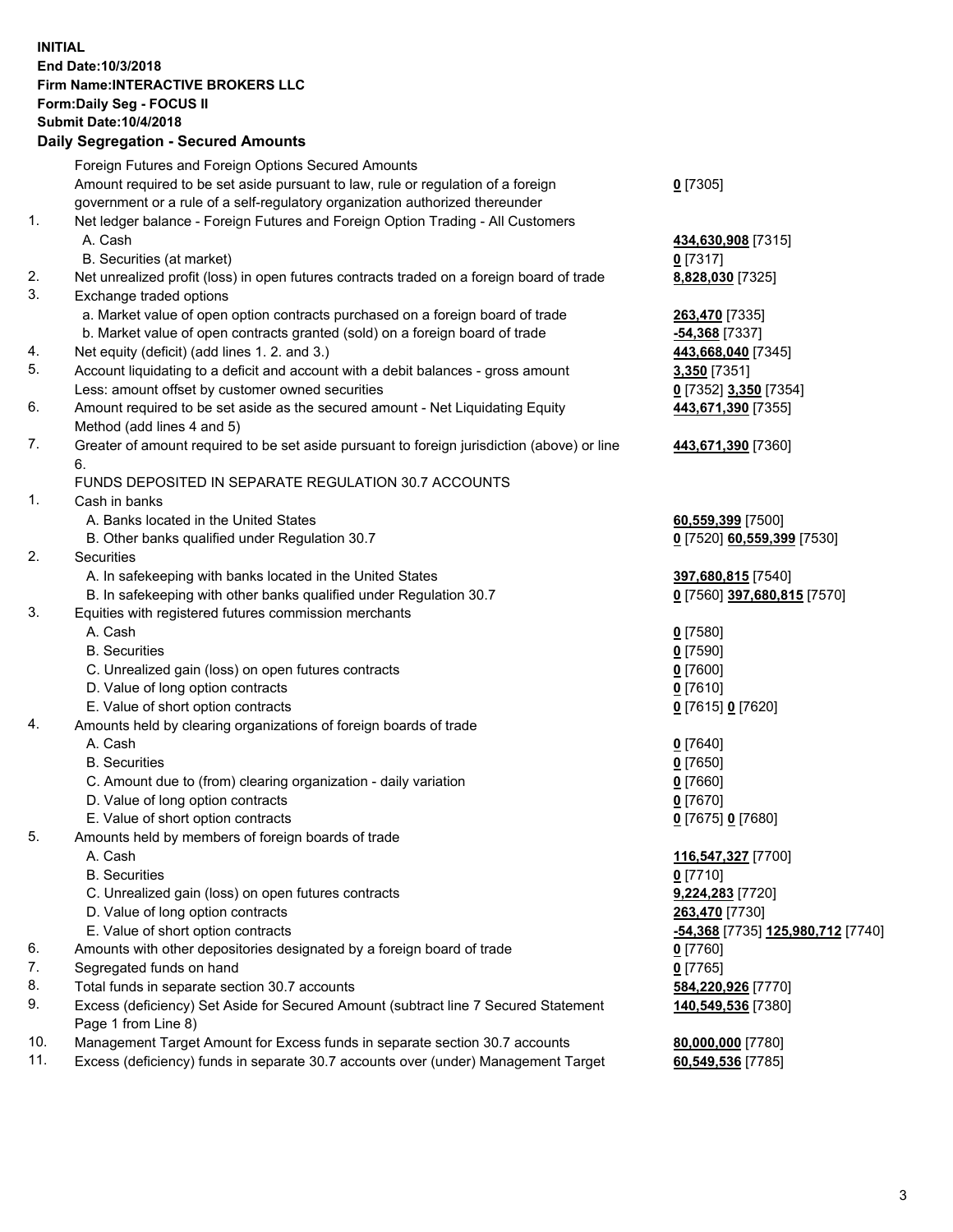**INITIAL End Date:10/3/2018 Firm Name:INTERACTIVE BROKERS LLC Form:Daily Seg - FOCUS II Submit Date:10/4/2018 Daily Segregation - Segregation Statement** SEGREGATION REQUIREMENTS(Section 4d(2) of the CEAct) 1. Net ledger balance A. Cash **4,073,514,674** [7010] B. Securities (at market) **0** [7020] 2. Net unrealized profit (loss) in open futures contracts traded on a contract market **49,950,039** [7030] 3. Exchange traded options A. Add market value of open option contracts purchased on a contract market **354,440,186** [7032] B. Deduct market value of open option contracts granted (sold) on a contract market **-386,058,205** [7033] 4. Net equity (deficit) (add lines 1, 2 and 3) **4,091,846,694** [7040] 5. Accounts liquidating to a deficit and accounts with debit balances - gross amount **166,829** [7045] Less: amount offset by customer securities **0** [7047] **166,829** [7050] 6. Amount required to be segregated (add lines 4 and 5) **4,092,013,523** [7060] FUNDS IN SEGREGATED ACCOUNTS 7. Deposited in segregated funds bank accounts A. Cash **762,065,005** [7070] B. Securities representing investments of customers' funds (at market) **2,308,669,310** [7080] C. Securities held for particular customers or option customers in lieu of cash (at market) **0** [7090] 8. Margins on deposit with derivatives clearing organizations of contract markets A. Cash **7,189,405** [7100] B. Securities representing investments of customers' funds (at market) **1,237,461,573** [7110] C. Securities held for particular customers or option customers in lieu of cash (at market) **0** [7120] 9. Net settlement from (to) derivatives clearing organizations of contract markets **-3,518,821** [7130] 10. Exchange traded options A. Value of open long option contracts **354,497,817** [7132] B. Value of open short option contracts **-386,110,497** [7133] 11. Net equities with other FCMs A. Net liquidating equity **0** [7140] B. Securities representing investments of customers' funds (at market) **0** [7160] C. Securities held for particular customers or option customers in lieu of cash (at market) **0** [7170] 12. Segregated funds on hand **0** [7150] 13. Total amount in segregation (add lines 7 through 12) **4,280,253,792** [7180] 14. Excess (deficiency) funds in segregation (subtract line 6 from line 13) **188,240,269** [7190] 15. Management Target Amount for Excess funds in segregation **155,000,000** [7194]

16. Excess (deficiency) funds in segregation over (under) Management Target Amount Excess

**33,240,269** [7198]